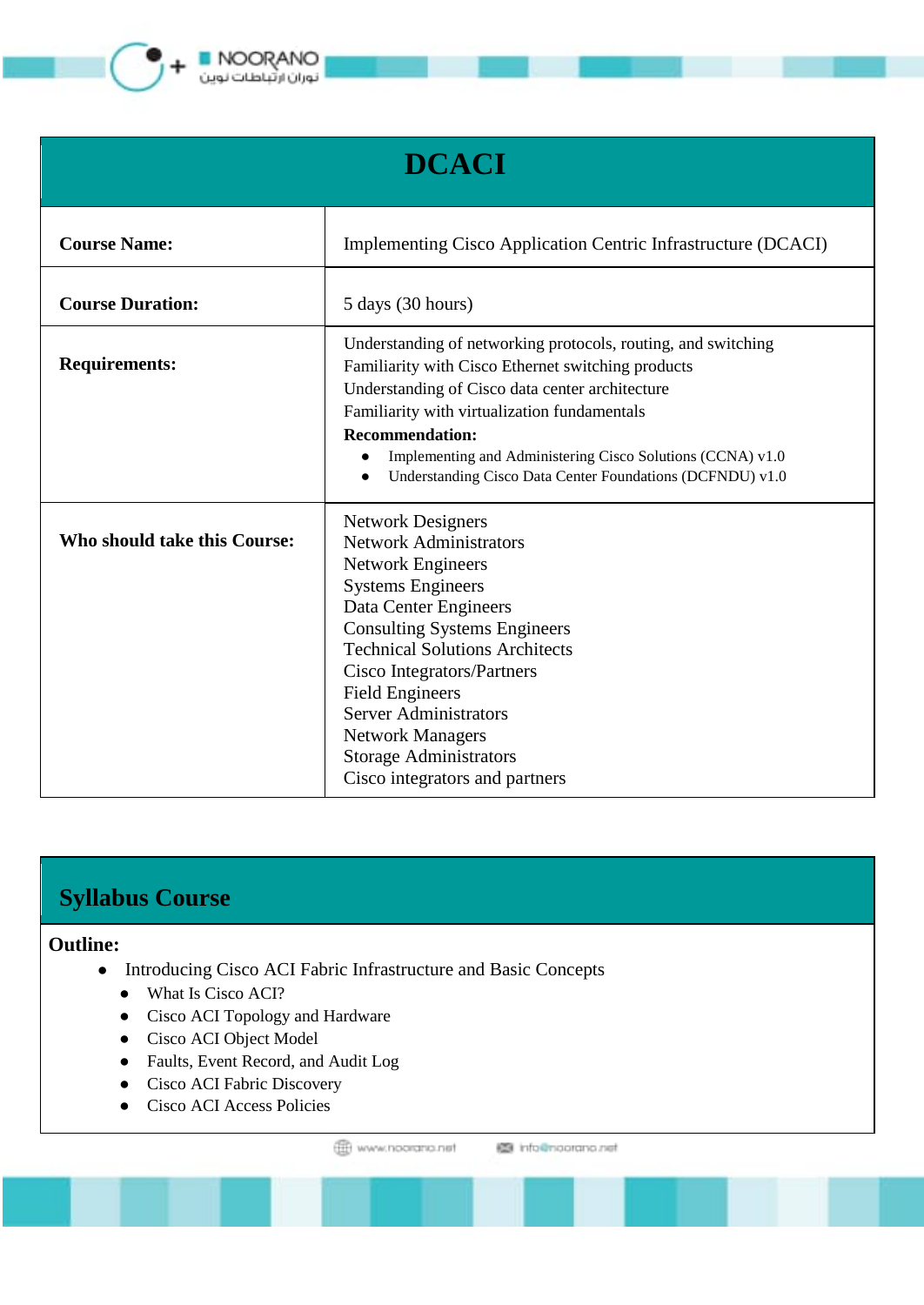

## **NOORANO** توران ارتباطات نوبن

- Describing Cisco ACI Policy Model Logical Constructs
	- Cisco ACI Logical Constructs
	- Tenant
	- Virtual Routing and Forwarding
	- Bridge Domain
	- Endpoint Group
	- Application Profile
	- Tenant Components Review
	- Adding Bare-Metal Servers to Endpoint Groups
	- Contracts
- Describing Cisco ACI Basic Packet Forwarding
	- Endpoint Learning
	- Basic Bridge Domain Configuration Knob
- Introducing External Network Connectivity
	- Cisco ACI External Connectivity Options
	- External Layer 2 Network Connectivity
	- External Layer 3 Network Connectivity
- Introducing VMM Integration
	- VMware vCenter VDS Integration
	- Resolution Immediacy in VMM
	- Alternative VMM Integrations
- **Describing Layer 4 to Layer 7 Integrations** 
	- Service Appliance Insertion Without ACI L4-L7 Service Graph
	- Service Appliance Insertion via ACI L4-L7 Service Graph
	- Service Graph Configuration Workflow
	- Service Graph PBR Introduction
- Explaining Cisco ACI Management
	- Out-of-Band Management
	- In-Band Management
	- Syslog
	- Simple Network Management Protocol
	- Configuration Backup
	- Authentication, Authorization, and Accounting
	- Role-Based Access Control
	- Cisco ACI Upgrade
	- Collect Tech Support

## **Lab outline:**

- Validate Fabric Discovery
- Configure Network Time Protocol (NTP)
- Create Access Policies and Virtual Port Channel (vPC)
- Enable Layer 2 Connectivity in the Same Endpoint Group (EPG)

et www.noorano.net

**IS info@noorano.net**